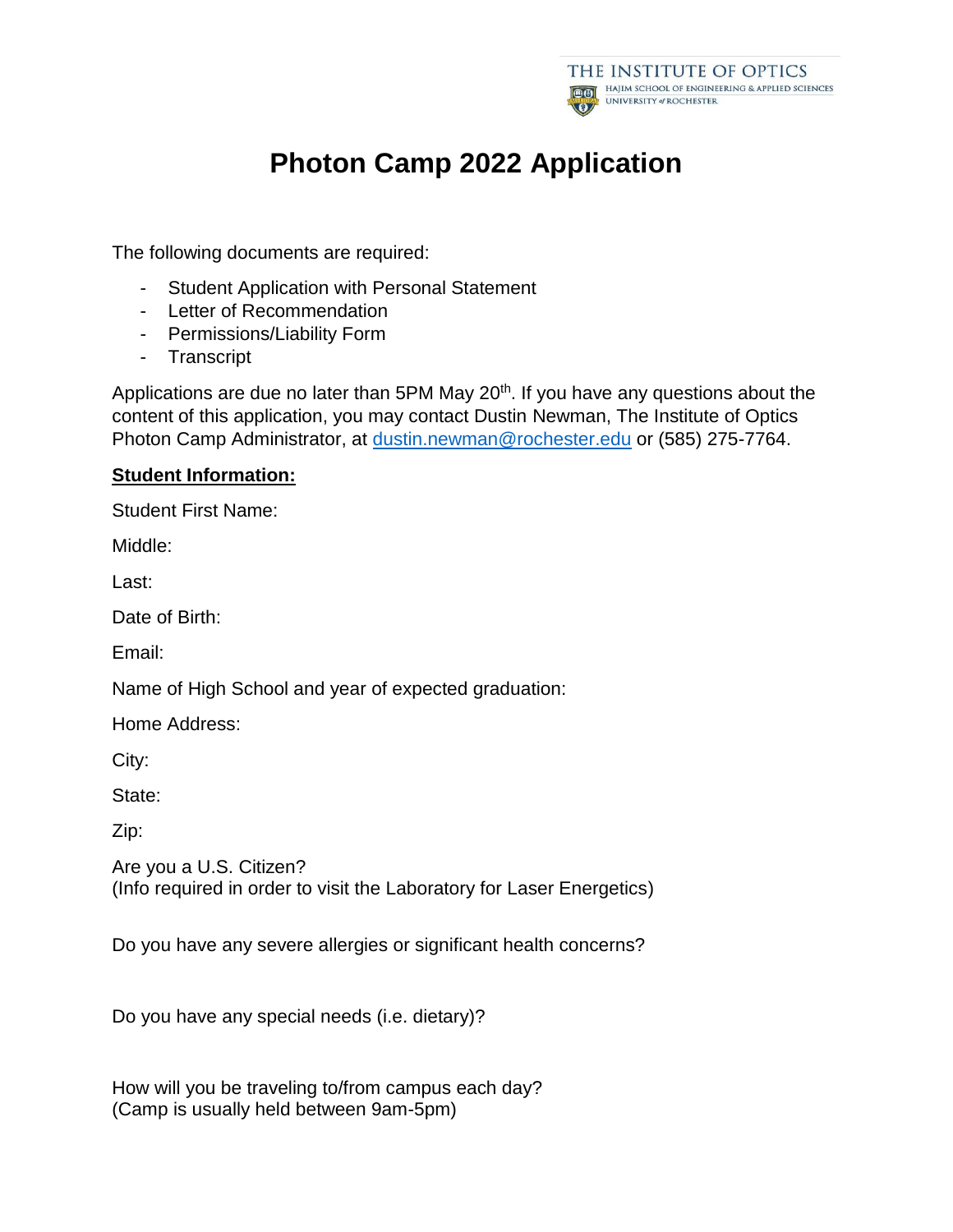

Camp participants will receive a T-shirt. Please specify adult T-shirt size:

## **S M L XL**

## **Parent/Guardian Information (1):**

Name:

Phone:

Mobile:

Email:

## **Parent/Guardian Information (2):**

Name:

Phone:

Mobile:

Email:

## **Alternate Emergency Contact**: (In the event we cannot reach parent/guardian)

Name:

Phone:

## **Academic Background:**

Have you completed physics? Yes No In-progress Have you completed calculus or pre-calculus? Yes No In-progress

Note: A copy of your transcript must be submitted along with this application

## **Personal Statement:**

Please attach a personal statement of approximately 300 words or less describing your interests and future ambitions.

## **Certification:**

I certify that the information contained in this application is accurate and complete to the best of my ability.

\_\_\_\_\_\_\_\_\_\_\_\_\_\_\_\_\_\_\_\_\_\_\_\_\_\_\_\_\_\_\_\_\_\_\_\_\_\_\_\_\_\_\_\_\_\_\_\_\_\_\_\_\_\_\_\_\_\_\_\_\_\_\_\_\_\_\_\_\_\_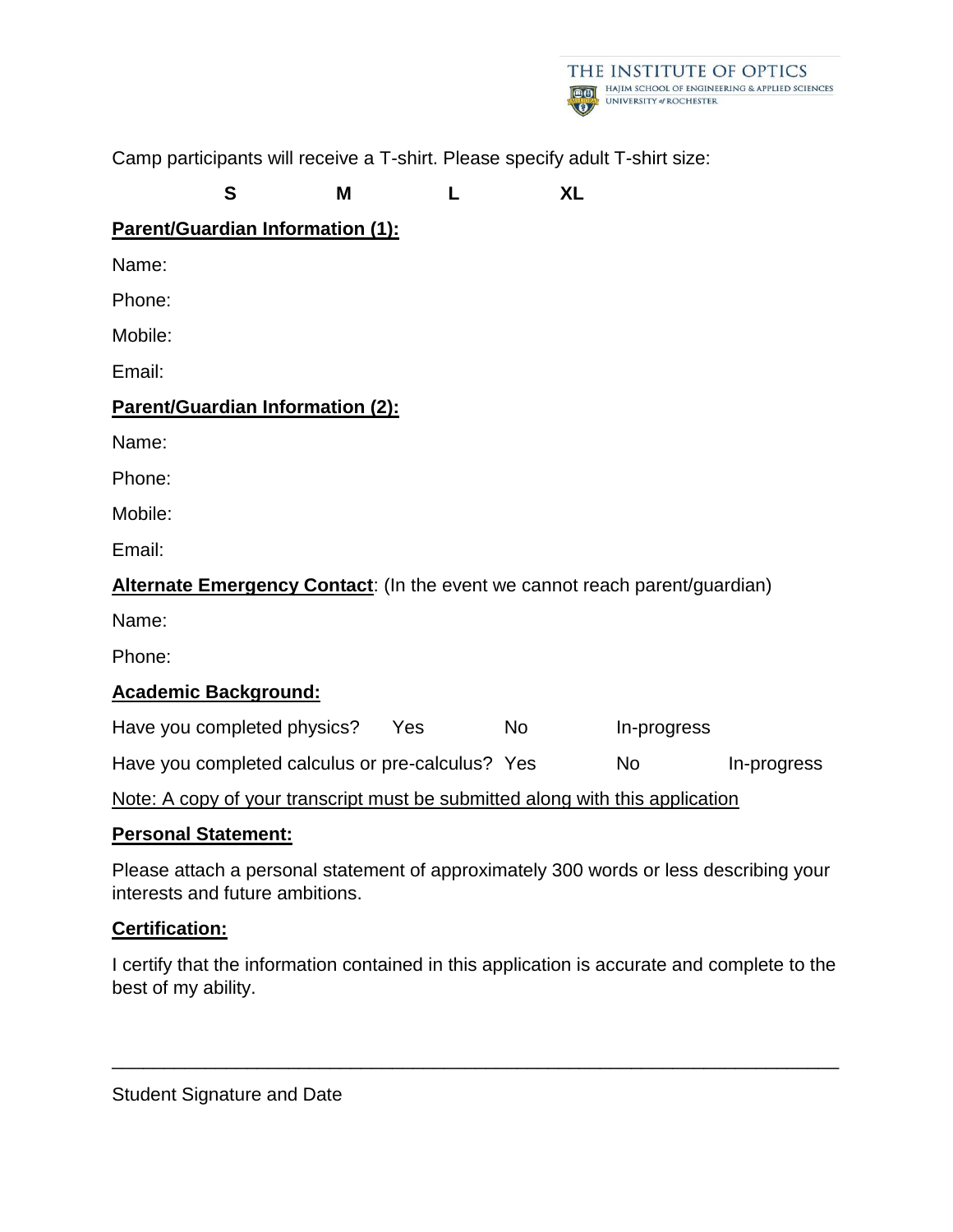## Permissions/Liability Information: The Institute of Optics Photon Camp 2019

### *Statement of Risk and Liability, Certificate of Health, Emergency Waiver, Field Trips, and Publicity.*

In consideration for allowing (student name) to participate in The Institute of Optics Photon Camp, I, as his/her parent/guardian represent and affirm to the University of Rochester that:

I understand that participating in any activity involves a risk of injury or harm.

All such risks are being assumed knowingly and voluntarily, including but not limited to those associated with travel to and from the program. I certify that my child is in good health and has no physical condition that would prevent him/her from participating in the program.

In the event of the program's inability to locate me, or the emergency contact designee, I give permission to program authorities to take such emergency measures as they deem appropriate until the emergency contact designee or I can be contacted.

I will not hold the University of Rochester, its employees, and agents responsible for any injury or other harm that results from program participation.

I understand that participation includes attendance at all sessions of the required activities outlined in the program descriptions, and I further understand that that may include participation in field trips and other activities away from the campus site. I give permission for my student to attend these functions and to be transported by program-approved transportation, unless I give written withdrawal of permission from a specific event.

Students may have opportunities to speak about their experiences in the program to the media during classes and presentations. I give permission for the use of any photos, movies, audio, or video tapings of my child's activities at the University of Rochester.

The material so obtained may be used for educational purposes or for publicity benefiting education.

### **Code of Conduct and Discipline**

Students in The Institute of Optics Photon Camp engage in a challenging academic experience as active participants in the learning process. In order to ensure that The Institute of Optics Photon Camp can be fully dedicated to their academic and educational mission, students are expected to adhere to the University of Rochester's Code of Conduct. Students are expected to adhere to these guidelines, and disregard may result in dismissal from the program.

#### **Respect for Others**:

The University of Rochester community consists of people with diverse backgrounds and beliefs. The University of Rochester welcomes students in a wide variety of programs, including high school students in academic and athletic programs, collegiate students pursuing undergraduate and graduate degrees, and students enrolled in a variety of workshops. Every effort is made to provide for the needs of all our students.